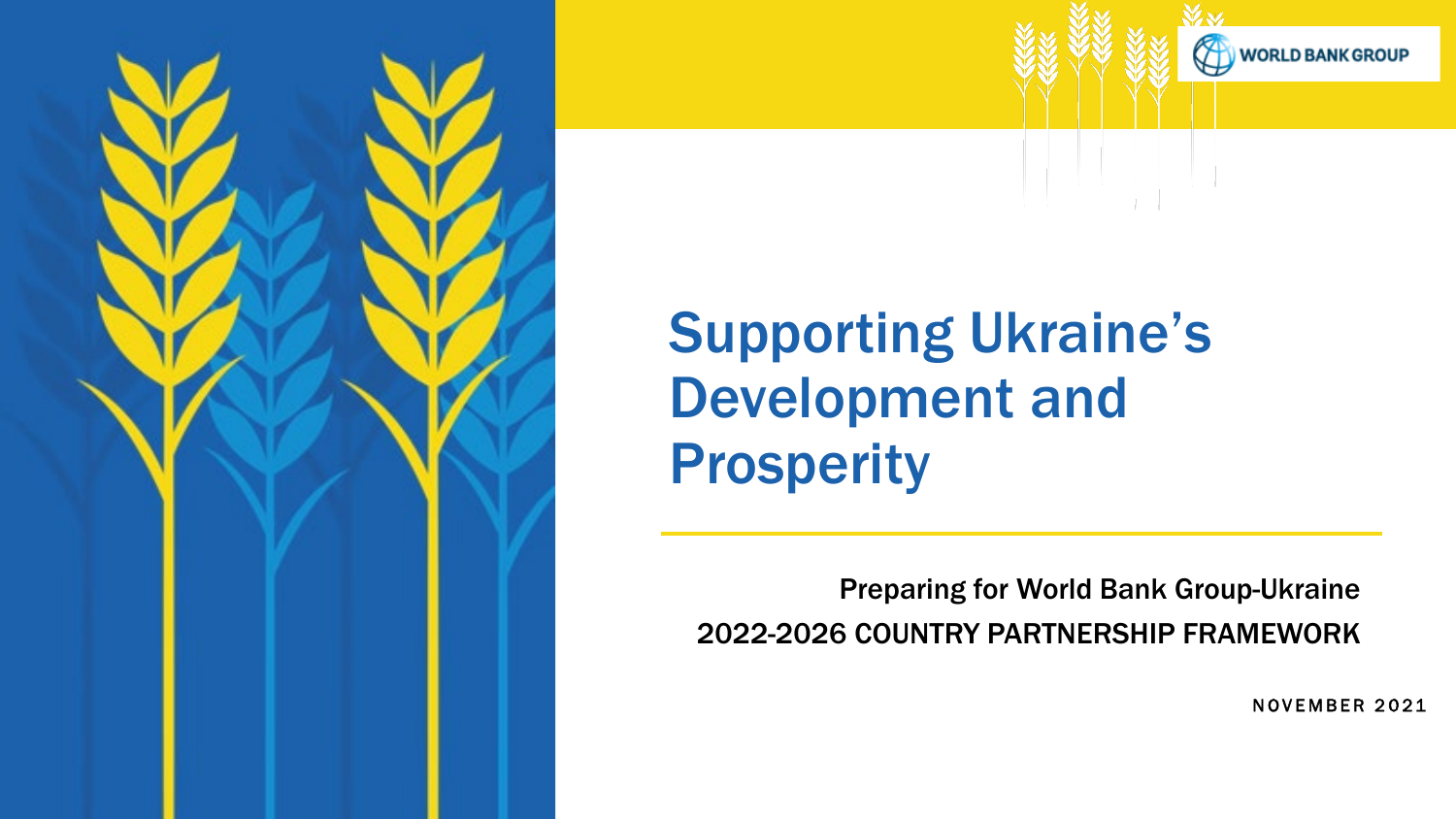# Where does Ukraine stand today?

*Source:* World Bank Systematic **Country** Diagnostic 2021



#### It will take 55 years for per capita incomes to Why? Foundations for productivity and investment are weak catch up to current per capita income in Poland



Notes: The years to converge to Poland GDP per capita assumes per capita growth rates for Ukraine of about 3 percent year, and low underlying investment and TFP growth rates of 15% and 1% respectively

GDP per capita (US\$, 2020)

## **WORLD BANK GROUP**

#### Physical investment rates lower than sub-Saharan Africa average Human capital investment is inefficient

Gross Fixed Capital Formation, % of GDP. Average 2010-19



#### Number of Years of Schooling in Ukraine 14 Actual,13 12



3 years of schooling is ineffective

Life expectancy 10 years < ECA countries

Capital is tied up in NPLs or stagnant, low productivity SOEs

Private investment deterred by corruption, rule of law, contract enforcement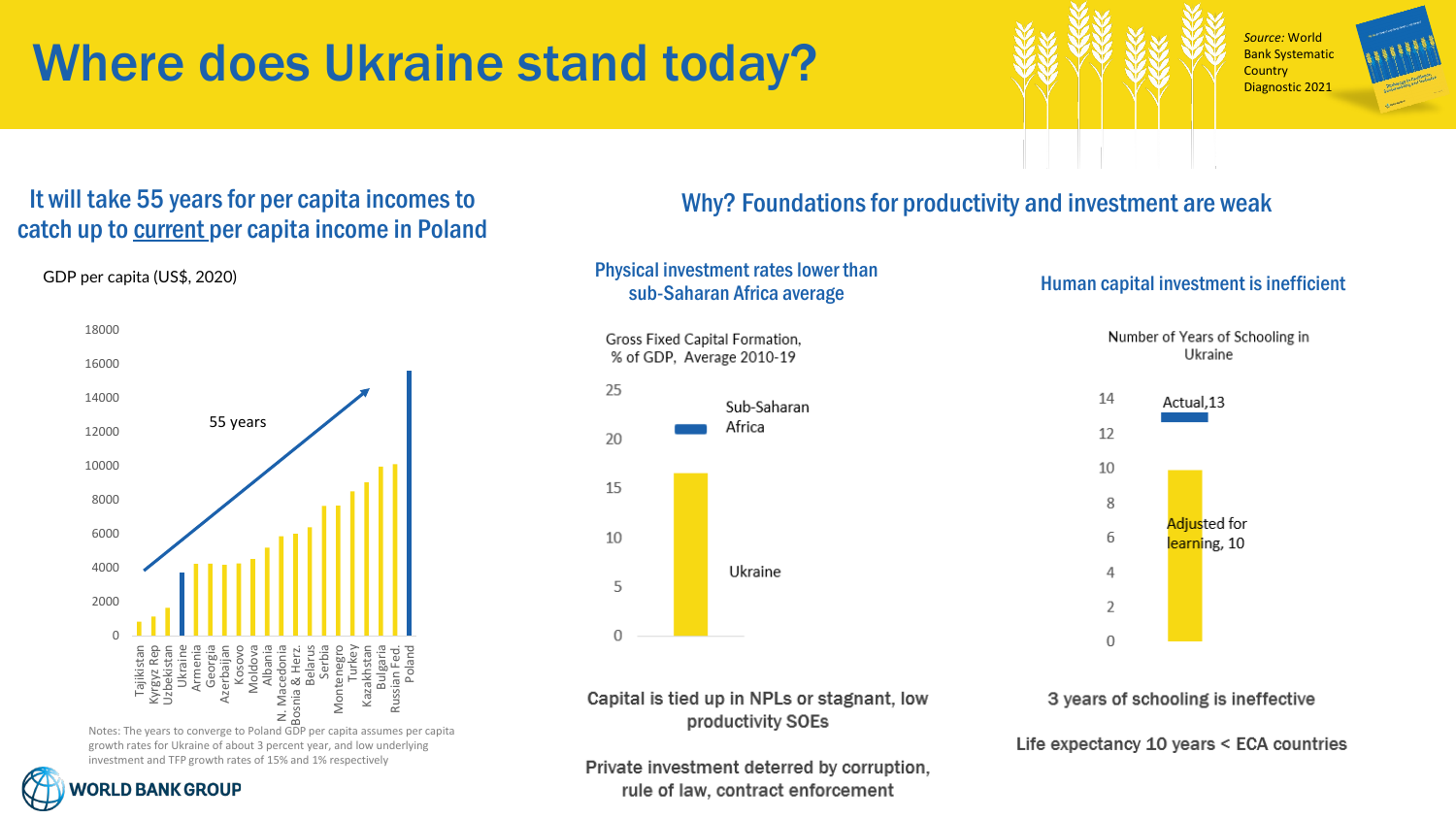# Internal: Low investment/growth despite reforms

*Source:* World Bank Systematic **Country** Diagnostic 2021



### Major structural reforms enacted in recent years

### But … reform agenda unfinished and slow And Ukraine's institutions much weaker compared to peers



Government effectiveness index measures the quality of public services, civil service, policy formulation, policy implementation and credibility of the government's commitment to improving these

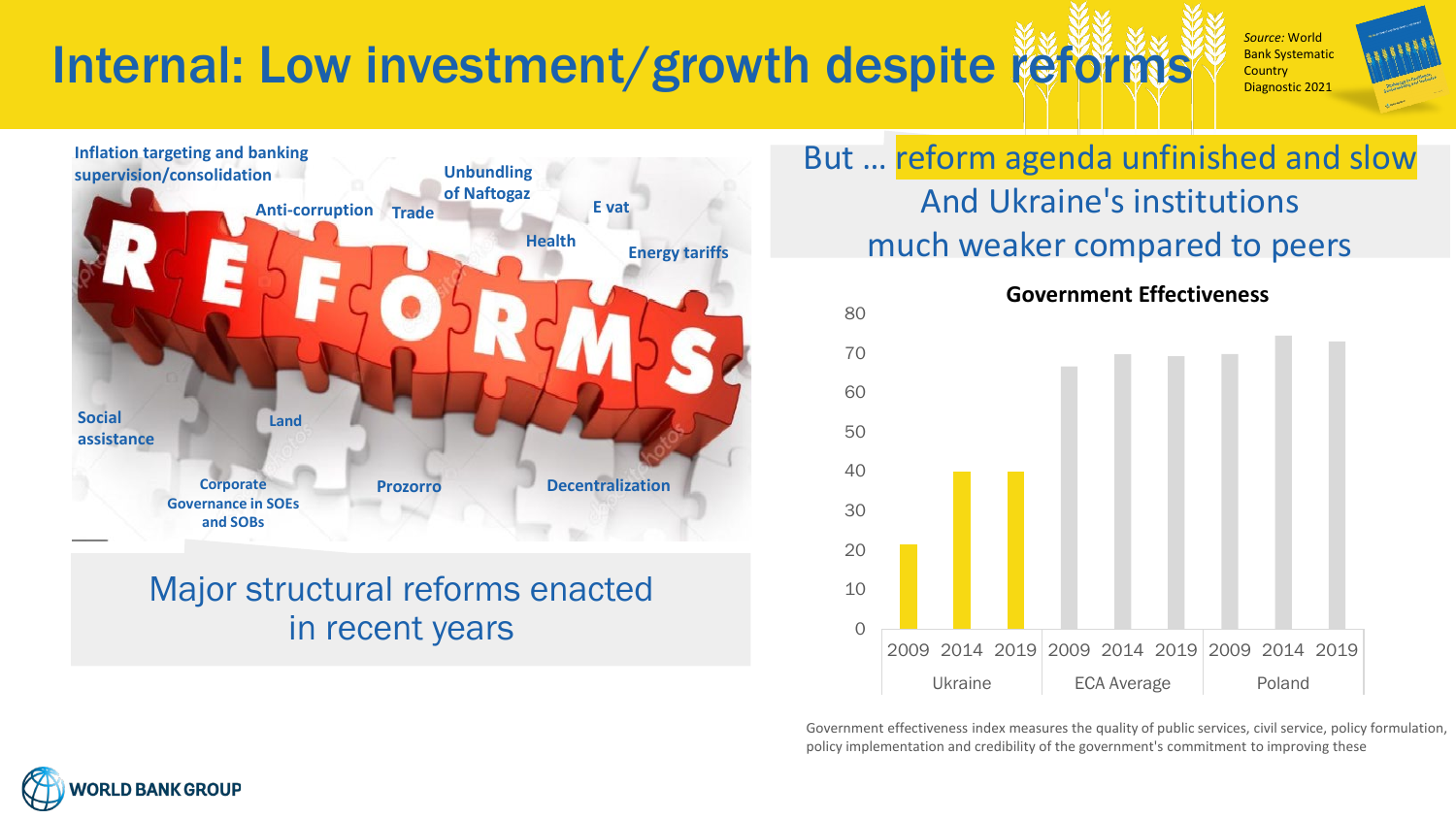# External: Emerging challenges, also opportunities

*Source:* World Bank Systematic **Country** Diagnostic 2021

### **Climate Change**

Major growth, productivity and livelihood impacts expected, including in key sectors (agriculture, transport, water):

Transition may be disruptive given high carbon intensive economy,

### Technological Innovation/ transformation

Puts at risk low-skilled, older workers, process further accelerated by COVID-19

### Deepening economic ties with EU

Likely accelerate decline of old industrial heartlands towards East, as more modern economic sectors emerge in west and center of country



Climate Change ties with El **Greener, more sustainable resilient growth** Technologic. **Constitutions Access to new Opportunity markets, to integrate improving into global transparency, trade and public service Global Value delivery**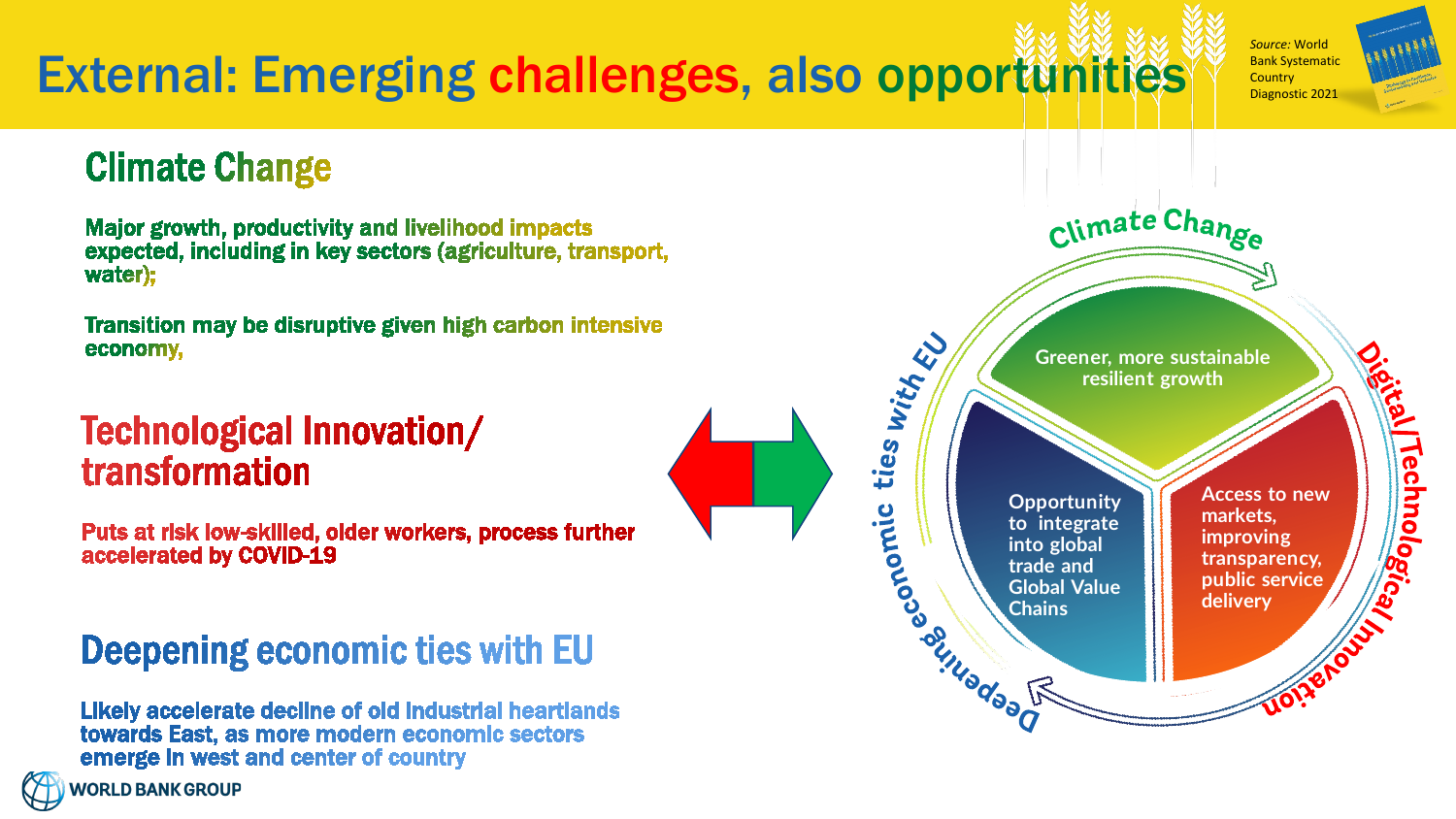# Preparing Country Partnership Framework (CPF) 2022-2026



<sup>1</sup> Informed by Systematic Country Diagnostic (SCD) - analytical diagnostic of World Bank Group

• Independent view of technical staff, based on analysis of data and existing studies

2 **Identifies major pillars along which World Bank Group** agrees with Government of Ukraine to provide assistance – financial, technical and analytical

> A selective and flexible program, decided between the World Bank Group and Ukraine's government based on

- Diagnostics of the SCD (critical reforms/investment needed for Ukraine's growth and poverty reduction)
- World Bank Group's specific expertise (comparative advantage)
- Government's own priorities

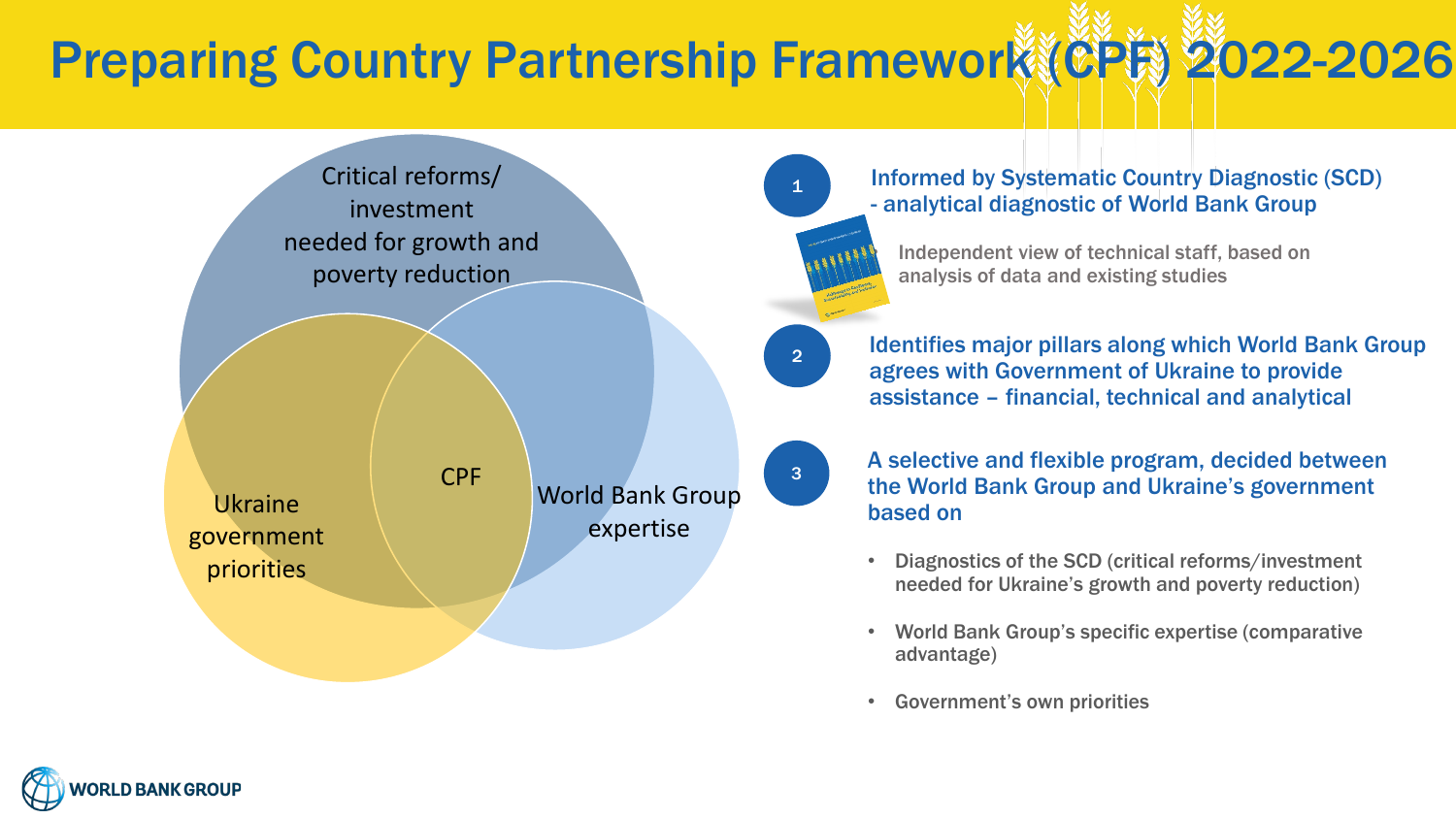# Critical Areas of Reform and Investment

*Source:* World Bank Systematic **Country** Diagnostic 2021





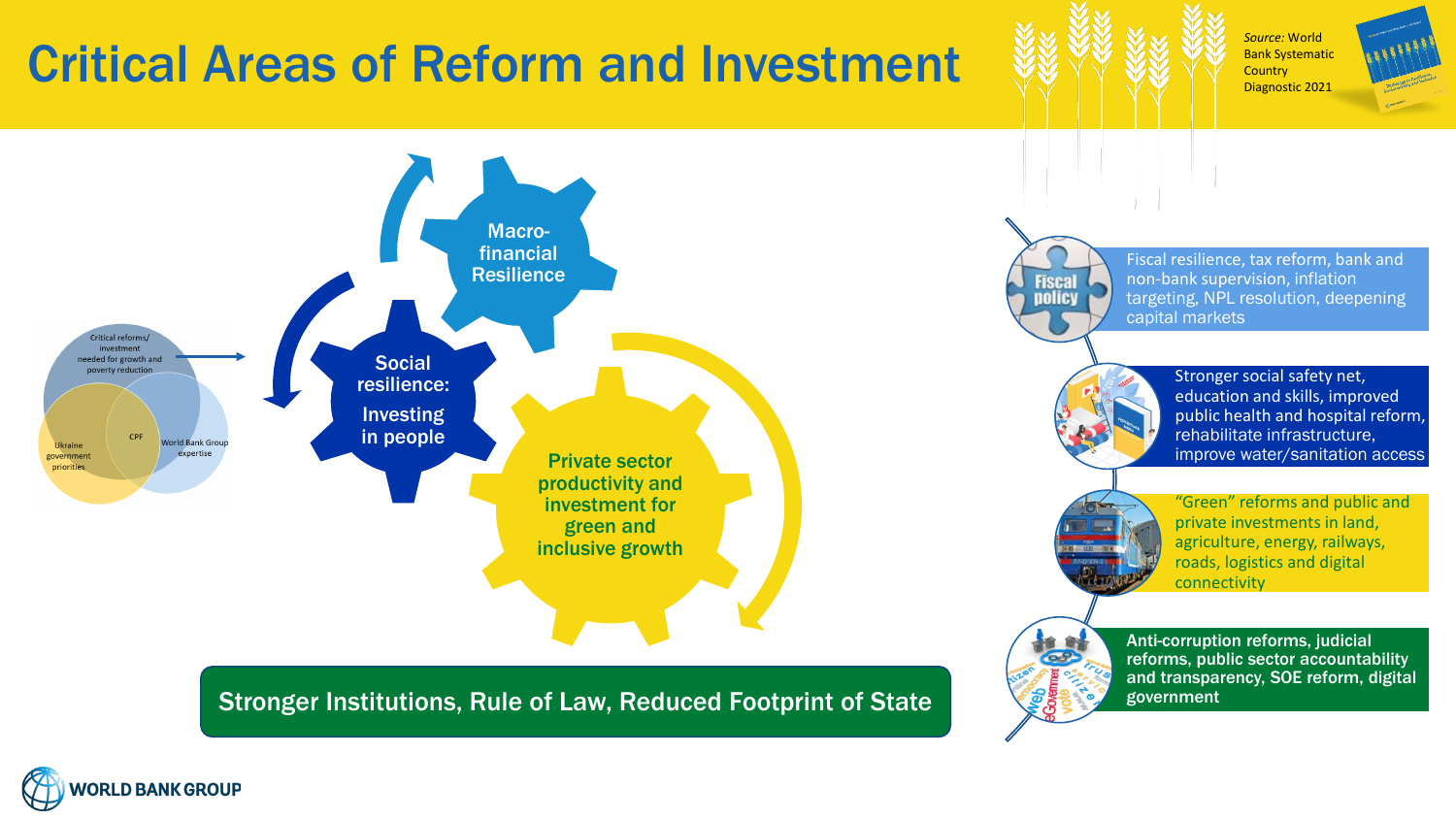# Design of World Bank Group Program

#### IBRD Instruments IFC Support: *Examples*

### Helping Support Critical Reforms

Development Policy Loans: **DPO**  Budget Support, Backed by Analytical and Technical Support

Can unlock additional financing from market/private sector/bilaterals/multilaterals

#### Financing Core Investment Needs

Investment Project Financing: **IPF** Financing for Critical Government Investment (physical capital and human capital)

Can be co-financed by other external partners (e.g., EIB)

#### Sustaining Sector Reforms and Building Capacity

**IPFs** as well as Programs for Results: **PforR** Long-term Support to Reforms and linked Investment May be Combined with other Technical Assistance from World Bank Group or bilaterals/multilaterals



Pre-Privatization Instruments; Debt Capital Market Strengthening; NPL Resolution; Irrigation

Financing Core Investment Needs

Promoting FDI via Upstream Projects and via the Concession Model

Sustaining Sector Reforms and Building Capacity

Building Ministerial Capacity to Implement Concession Agreements

### Size of program will depend on: